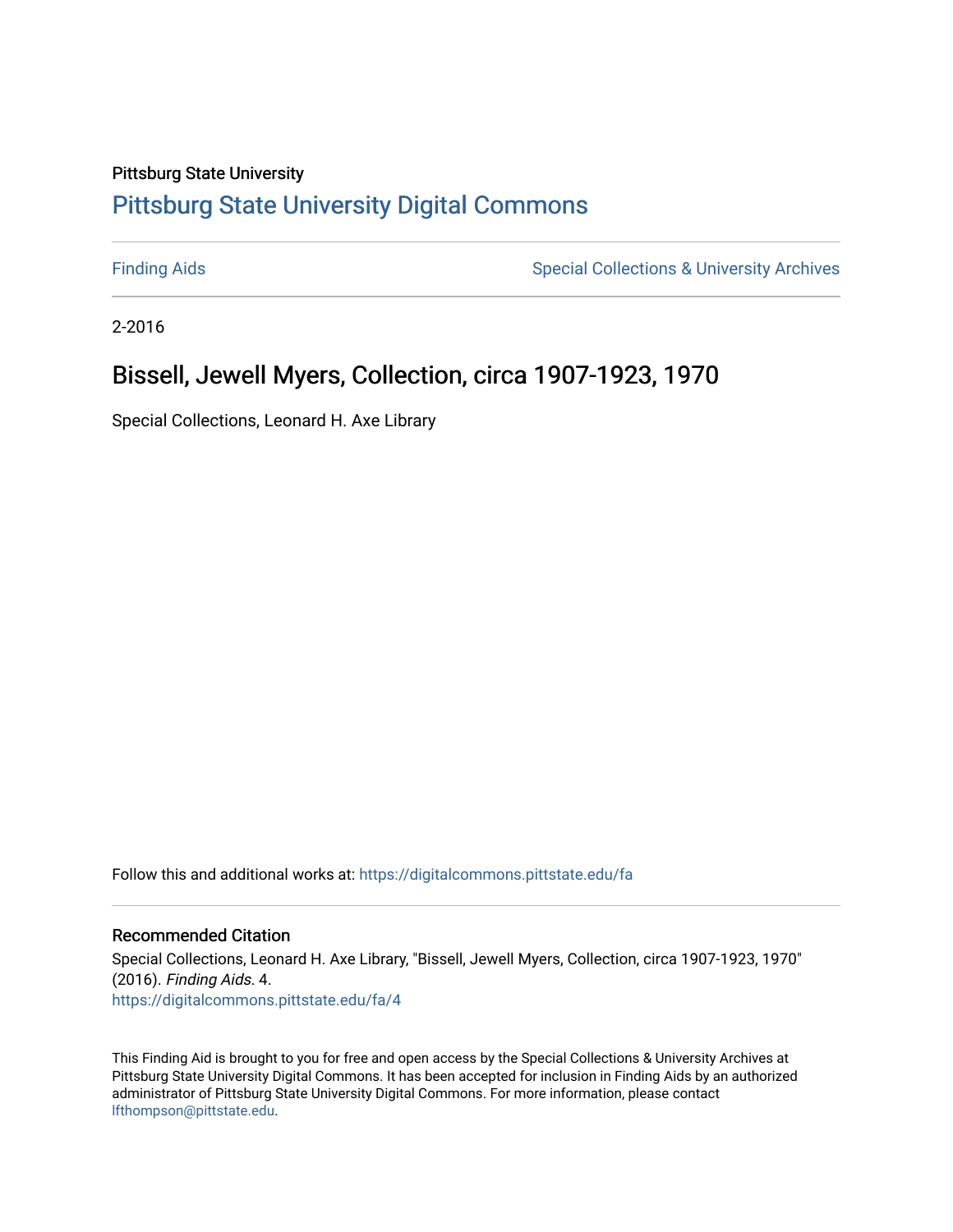#5 Bissell, Jewell Myers (1901-1948) Collection, ca. 1907-1923, 1970 10 folders

## **RESTRICTED**

## **INTRODUCTION**

A collection of materials relating to Jewell Bissell, a native of Cherokee County, Kansas. The collection consists of a memoir of her childhood, artwork, photographs, letters, and a graduation announcement.

## **DONOR INFORMATION**

The Jewell Myers Bissell Collection was donated to the Leonard H. Axe Library of Pittsburg State University by Glenn D. Bissell and John Bissell on 24 August 1998.

## **RESTRICTIONS**

The donors retain all rights of publication of the materials in the Jewell Myers Bissell Collections. The Collection is open for research within the limits of fair use.

## **BIOLOGICAL SKETCH**

Jewell Evangeline Myers was born at the home of her parents, Matilda and John Lane Myers, on June 18, 1901. She lived on her parent's farm near Weir, Kansas; graduated from the College High School in Pittsburg, Kansas; and received her B.S. degree in 1923 from the Kansas State Teachers College of Pittsburg, now Pittsburg State University. Following her graduation, Jewell was a teacher in Kansas public schools. She was married to Everett S. Bissell of Pittsburg on June 24, 1924. Jewell Myers Bissell died at her home in Rochester, New York, on August 3, 1948.

## **SCOPE AND CONTENT NOTE**

The Jewell Myers Bissell Collection consists of a memoir of her childhood, artwork, photographs, letters, and a graduation announcement.

#### **Memoir**

The unpublished memoir, titled "Growing Up in Kansas", consists of 182 typed pages plus eight illustrative sketches. The manuscript contains a title page, dedication, table of contents, introduction and eighteen topical chapters. It recounts the author's childhood in Cherokee County, Kansas, from about 1907 to 1920. The manuscript is useful for understanding life in rural southeast Kansas and provides insights to local customs, church history, and social relationships. The eight sketches were drawn by the author.

The **Introduction** describes the Myers' 160 acre farm and the geography of the southeast Kansas and southwest Missouri regions. It briefly mentions mining activities, area churches and schools, and nearby towns. The author notes that the events recorded are factual, but most personal names have been changed.

Chapter One is titled **Covered Wagon**. It describes how a freeze in May of 1907 destroyed most of the farm's fruit and crops. It recounts how the family traveled by covered wagon to the home of relatives in Missouri where they were able to obtain fruit and vegetables for the following year.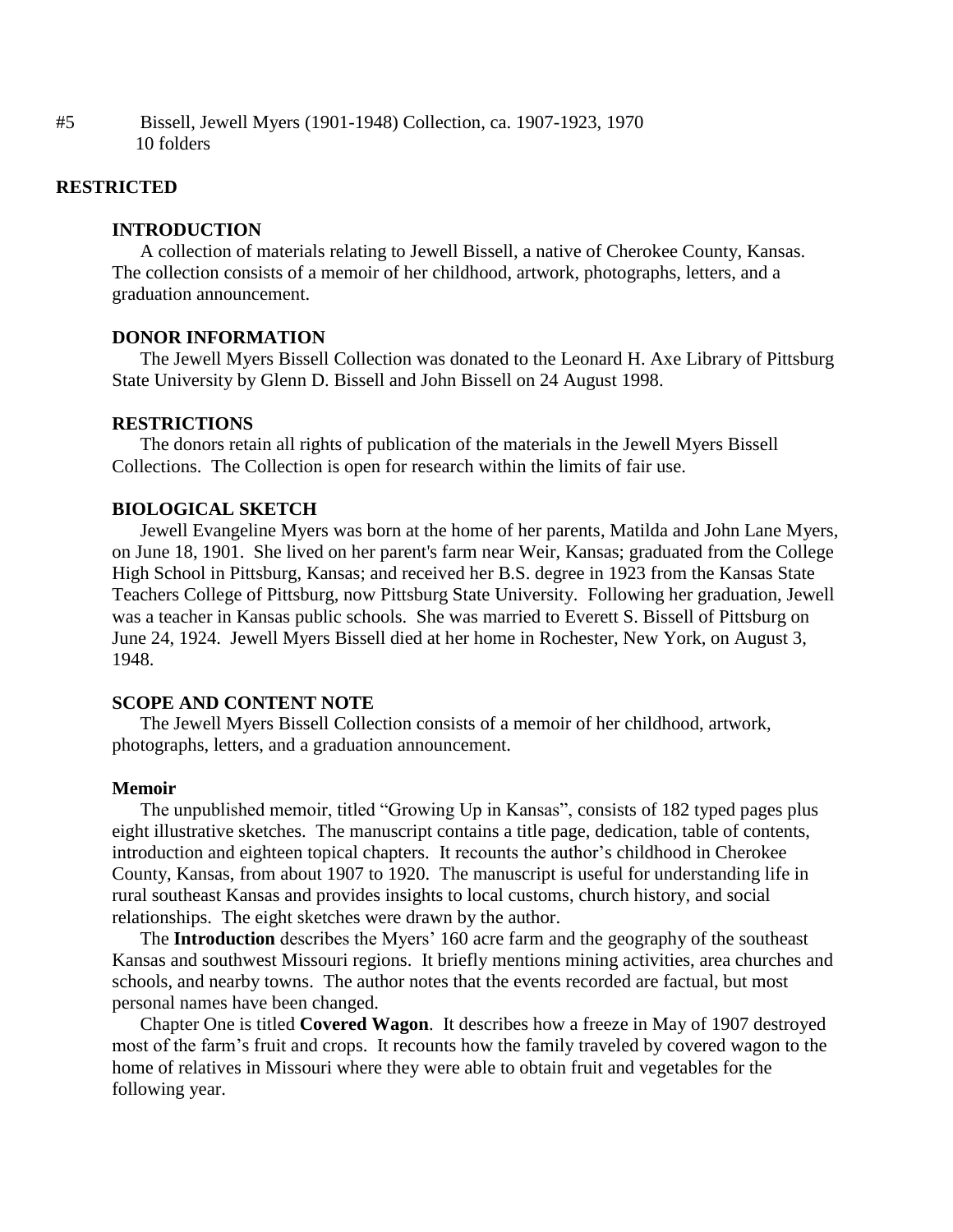#### 5 Bissell, Jewell Myers (1901-1948) Collection, ca. 1907-1923, 1970 2

Chapter Two is titled **The Revival Meeting**. The author discusses the dress, habits, and oratorical skills of various ministers and itinerant preachers. The focus of the chapter is upon the events of a two-week revival service held about 1907.

Chapter Three is titled **Old Settler's Reunion**. The author remembers the people and activities of an annual celebration held each August on the Columbus, Kansas, reunion grounds. She describes the week-long event that included a carnival and agricultural exhibits. She also notes the reasons for the demise of this popular event by the time of World War I.

Chapter Four, titled **Wolf Hunt**, records the author's memories of gray timber wolves, coyotes, and one community-wide hunt when she was in the eighth grade.

Chapter Five is titled **High Water**. Included is information about the variable climate of southeast Kansas that resulted in droughts and floods. The author discusses digging wells in drought seasons and the problems associated with travel during periods of high water.

Chapter Six is titled **The Rover**. The author recalls her impressions of various itinerant travelers, foreign-born peddlers, medicine men, and "gypsies".

Chapter Seven, titled **Automobile**, records how many aspects of life were altered by the advent of the automobile. The author discusses the replacement of the horse and buggy, and the end of local Anti-Horse Thief Association meetings by 1915. She also describes some of the earliest automobiles in the neighborhood and their impact upon the lives and activities of the young adults.

Chapter Eight is titled **Possums and Persimmons**. Discussed are various amusements engaged in by young people. She notes, in particular, hunting for ripe persimmons and methods of capturing possums.

Chapter Nine, titled **Bumblebees**, provides a description of farm work. It also recounts how the author was severely attacked by bumblebees when she disturbed their nest while plowing with a team of horses.

**Spring River** is the title of chapter ten. The author provides information about the nature of the river and descriptions of the activities associated with the grist mill near Waco, Missouri. A complete transcription of this chapter is available on the Special Collection web page.

Chapter Eleven is titled **Play Party**. This chapter provides a view of the community's mixed views on dancing and appropriate activities for young people. Included are descriptions of ice cream socials and dances. The lyrics of two songs, "Shew-Tang", and "Captain Jenks of the Horse Marines", are also included.

Chapter Twelve is titled **Watermelons** and chapter thirteen is titled **Charivaree** [sic]. The author recounts tales of "stealing" watermelons from neighborhood patches and the customs surrounding the post-wedding charivari.

Chapter Fourteen, titled **Sudden Death**, tells the story of two Cherokee County murders. The first involved a dispute over coal mining rights. The second involved the murder-suicide of an estranged husband and wife.

Chapter Fifteen is titled **Chiggers**. It discusses various remedies for chigger bites and relates several stories of the discomfort they caused.

Chapter Sixteen, titled **Little Boy**, notes how the community participated in the raising of children who were abandoned or orphaned.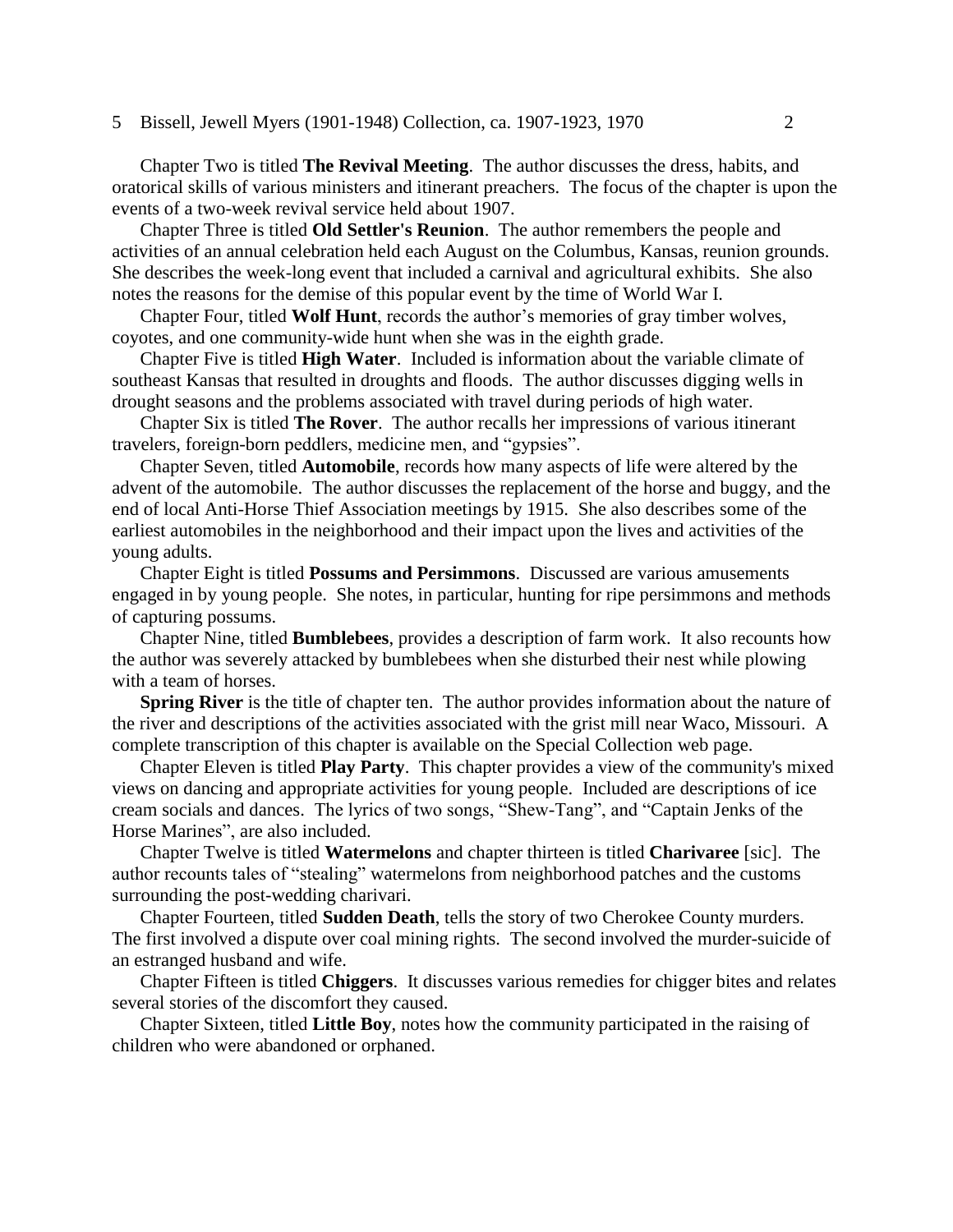5 Bissell, Jewell Myers (1901-1948) Collection, ca. 1907-1923, 1970 3

Chapter Seventeen is titled **The Night the Bank Was Robbed**. A description of the Citizens Bank of Weir, Kansas, is given. The story of a robbery attempt that occurred about 1920 is recounted.

The final chapter is titled **These Things Too**. Among the topics discussed in this chapter are box suppers, pie socials, church activities during the Christmas season, and sleeping in a tent house during the heat of summer.

## **Miscellaneous**

The collection also includes photocopies made from two photograph albums, ca. 1918-1925. The original photographs were retained by the donors. Among the images are views of the Myers and Bissell families; the Myers farm house; the Bissell family home in Pittsburg; wedding and graduation scenes; the Kansas State Teachers College in Pittsburg; friends; and World War I soldiers and nurses. Many of the images are unidentified.

Also included are two letters and an invitation to the college graduation of Jewell Myers in 1923. One letter is addressed to Jewell Myers in August 1922 and concerns her application to teach in the Carthage, Missouri, elementary schools. The second letter is addressed to the donors. It was written in June 1970 and refers to the life of Jewell Myers Bissell and other family information.

## FOLDER LIST

#### **Memoir**

- f. 1 Introduction and chapter 1
- f. 2 Chapters 2-4
- f. 3 Chapters 5-7
- f. 4 Chapters 8-10
- f. 5 Chapters 11-13
- f. 6 Chapters 14-16
- f. 7 Chapter 17-18

#### **Miscellaneous**

- f. 8-9 Photographs
- f. 10 Letters and Invitation

#### INDEX ENTRIES

Anti-Horse Thief Association Automobiles Bissell family Bissell, Jewell Myers (1901-1948) Christmas **Churches** Crime